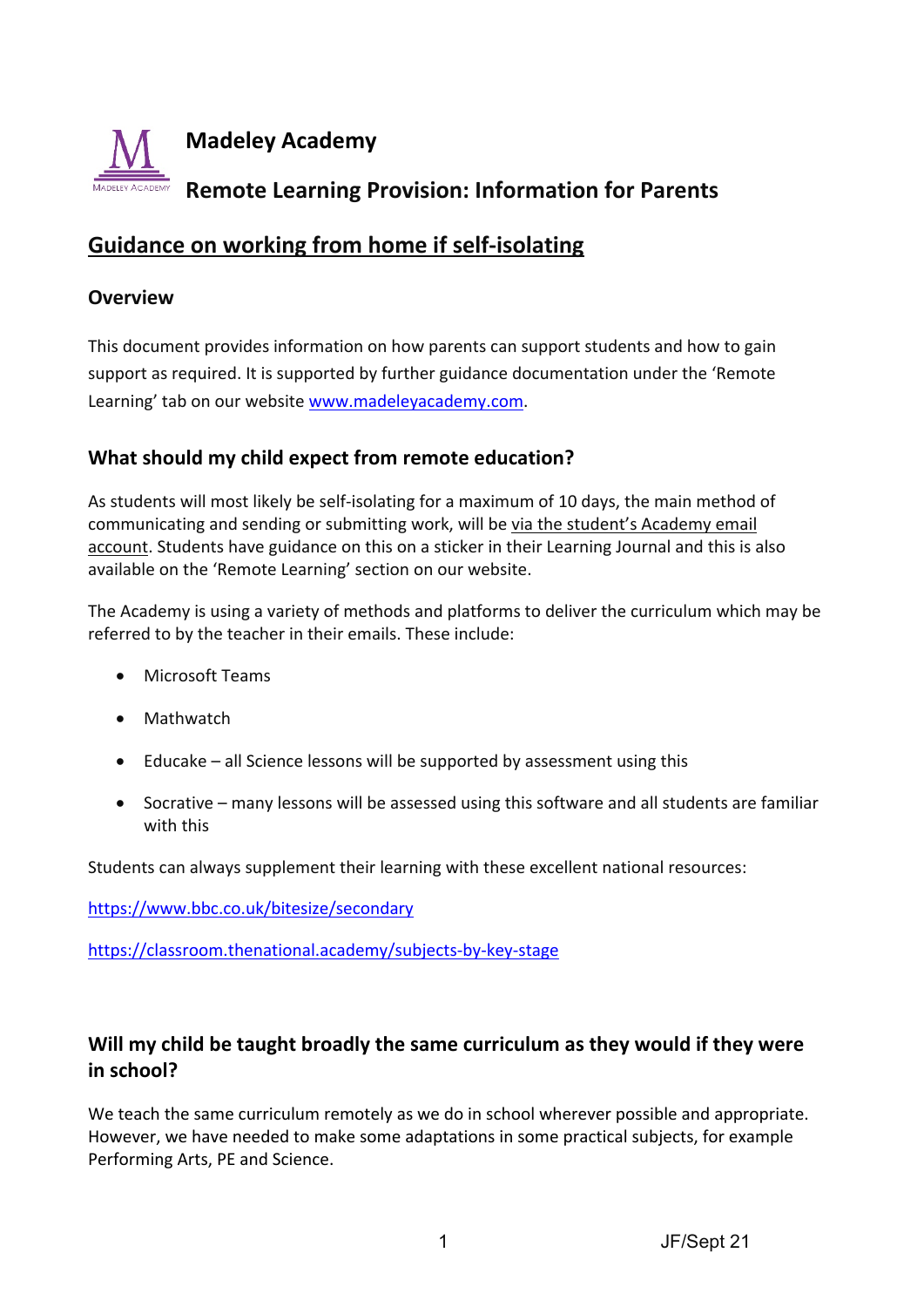# **How long can I expect work set by the school to take my child each day?**

The national expectation for secondary age students is that they will be studying for 5 hours each day. This includes online lessons and independent tasks and students should follow their normal timetable when accessing remote learning.

### If my child does not have digital or online access at home, how will you support them to access **remote education?**

We recognise that some pupils may not have suitable online access at home. We take the following approaches to support those pupils to access remote education:

- There is a guide on how to use a games consul to access Microsoft Teams on our website
- Many of our resources such as Mathswatch as Educake work well on mobile phones
- We can supply printed materials on request please contact the relevant Year Manager and these can be posted out to you
- We have a limited number of laptops available to be lent to certain students who qualify for free school meals and who do not have any access at home. Please contact the Year Manager to request support but be aware that we do have limited stocks.
- We also have some Dongles to loan and some SIM cards that can be issued to help students who qualify and who have limited data supplies on their phones that are being used for remote learning. Where your internet speed is very slow due to home usage, we may also be able to help. You can also contact your network provider directly as many are offering increased mobile data packages. Please contact ITHelpdesk@madeleyacademy.com to request support.
- Sixth Form students who qualify can be supported through the discretionary Bursary Scheme. Please contact bkaur@madeleyacademy.com for further details.

## **Engagement and feedback**

# **What are your expectations for my child's engagement and the support that we as parents and carers should provide at home?**

Parents are requested to ensure their child is ready for learning, following their normal timetable and that they are checking their emails every day. All activities set should be completed and some of the work set in independent work which can be undertaken away from the computer/device. Further tips for parents are contained in the video available on the Remote Learning tab of the website and on the parental guide for home learning. https://www.madeleyacademy.com/Uploads/documents/top\_tips\_parents.pdf

https://www.madeleyacademy.com/Uploads/Video/how\_parents\_can\_support\_remote\_learnin g\_JF.mp4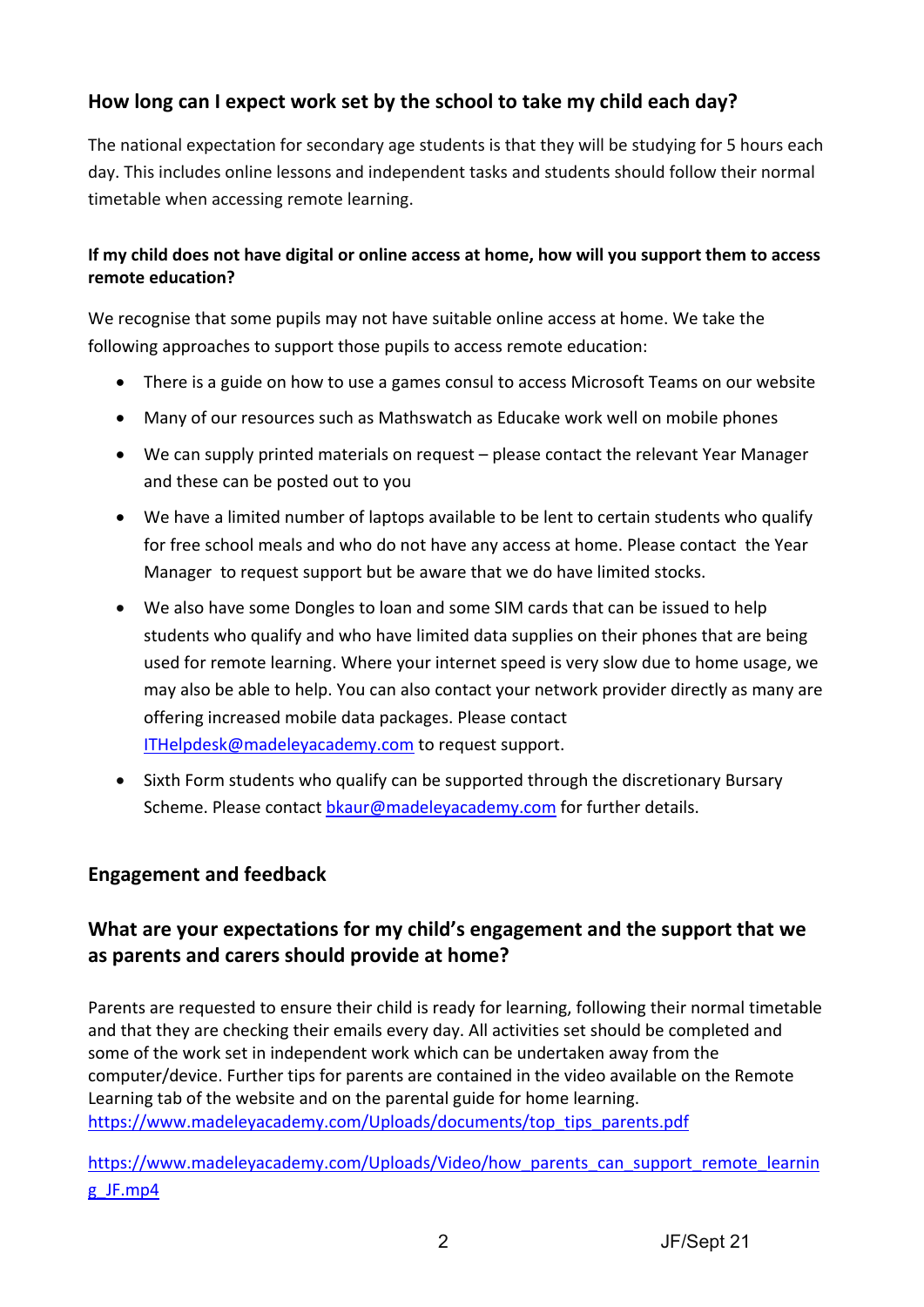Work will be submitted in a variety of ways and this can be via direct assessment on software such as Socrative, or it could be using the assignment feature on Microsoft Teams or it could be via the Academy email system. If at all unsure, students should ask their staff in the first instance.

## How will you check whether my child is engaging with their work and how will I be informed if **there are concerns?**

Your child's teachers, Personal Tutor and Year Manager will follow up any issues if work is missed or if there are learning gaps. If you need help – please contact the Year Manager for support.

#### **How will you assess my child's work and progress?**

Feedback can take many forms and may not always mean extensive written comments for individual children. For example, whole‐class feedback or quizzes marked automatically via digital platforms are also valid and effective methods, amongst many others. Our approach to feeding back on student work will vary and not all pieces of work will be formally marked. Students will receive feedback weekly on their work and this could be in the form of a Socrative mark for an online assessment or a group comment on a particular task. Both Mathswatch and Educake give instant feedback to students on their progress.

#### **Additional support for pupils with particular needs**

### **How will you work with me to help my child who needs additional support from adults at home to access remote education?**

We recognise that some pupils, for example some pupils with special educational needs and disabilities (SEND), may not be able to access remote education without support from adults at home.

We acknowledge the difficulties remote learning may place on families of students with particular needs, and we will work with parents and carers to support those pupils to reduce barriers to remote learning. Individualised work packs are available to students if this is a preferred way of working and the Remote Learning section of the website has a list of SEND‐ specific resources that may help the students.

https://www.madeleyacademy.com/Uploads/documents/Remote%20Learning/SEN%20Resourc es%20for%20Home%20Learning.pdf

Please contact our SENCo if you wish to discuss your child's needs further nmistry@madeleyacademy.com